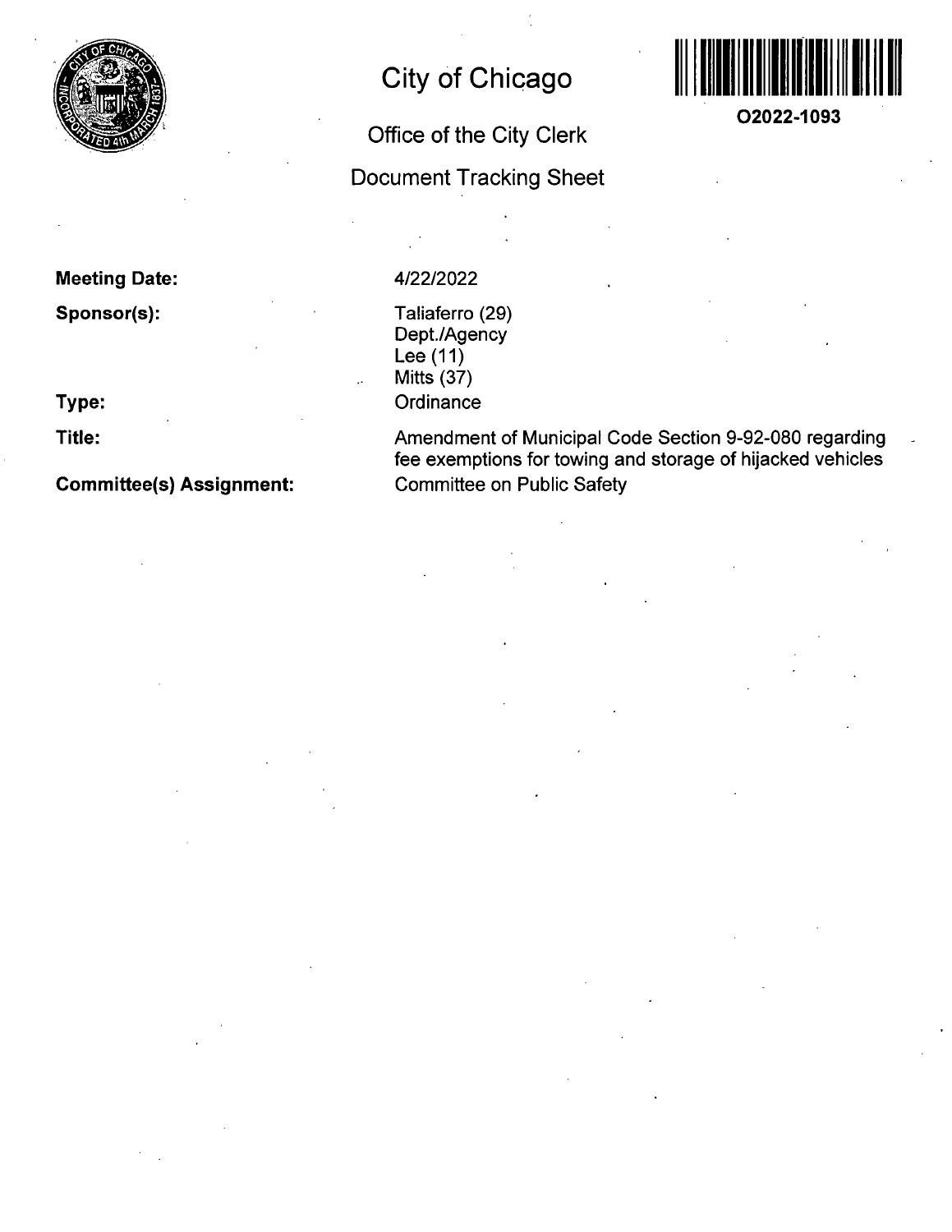### **ORDINANC E**

#### **BE IT ORDAINED BY THE CITY COUNCIL OF THE CITY OF CHICAGO:**

SECTION 1. Section 9-92-080 of the Municipal Code of Chicago is hereby amended by deleting the text struck through and by inserting the text underscored as follows:

#### **9-92-080 Release procedure for impounded vehicles.**

#### (Omitted text is unaffected by this ordinance)

The owner or other person entitled to possession of a vehicle lawfully impounded pursuant to Section 9-92-030 or Section 9-100-120 shall pay a fee of \$150.00, or \$250.00 if the vehicle has a gross weight of 8,000 pounds or more, to cover the cost of the towing and a fee of \$25 per day or \$50 per day if the vehicle has a gross weight of 8,000 pounds or more, to cover the cost of storage, provided that:

#### (Omitted text is unaffected by this ordinance)

except as otherwise provided in this subsection, no more than \$1,000 shall be charged or collected to cover the cost of storage per vehicle, regardless of the size of the vehicle or the duration of the storage; and

(iv) no more than a.one-day storage fee shall be charged to cover cost of storage per vehicle if the vehicle is disposed of pursuant to Section 9-92-1 OOr; and

 $(v)$  subject to any applicable rule promulgated by the Department of Police in consultation with the Department of Streets and Sanitation, no fees shall be assessed for any tow or storage if a vehicle was stolen or hijacked at the time the vehicle was impounded, as indicated in a report to the appropriate law enforcement aqencv filed in a timelv manner.

#### (Omitted text is unaffected by this ordinance)

SECTION 2. This ordinance shall take effect upon passage and approval.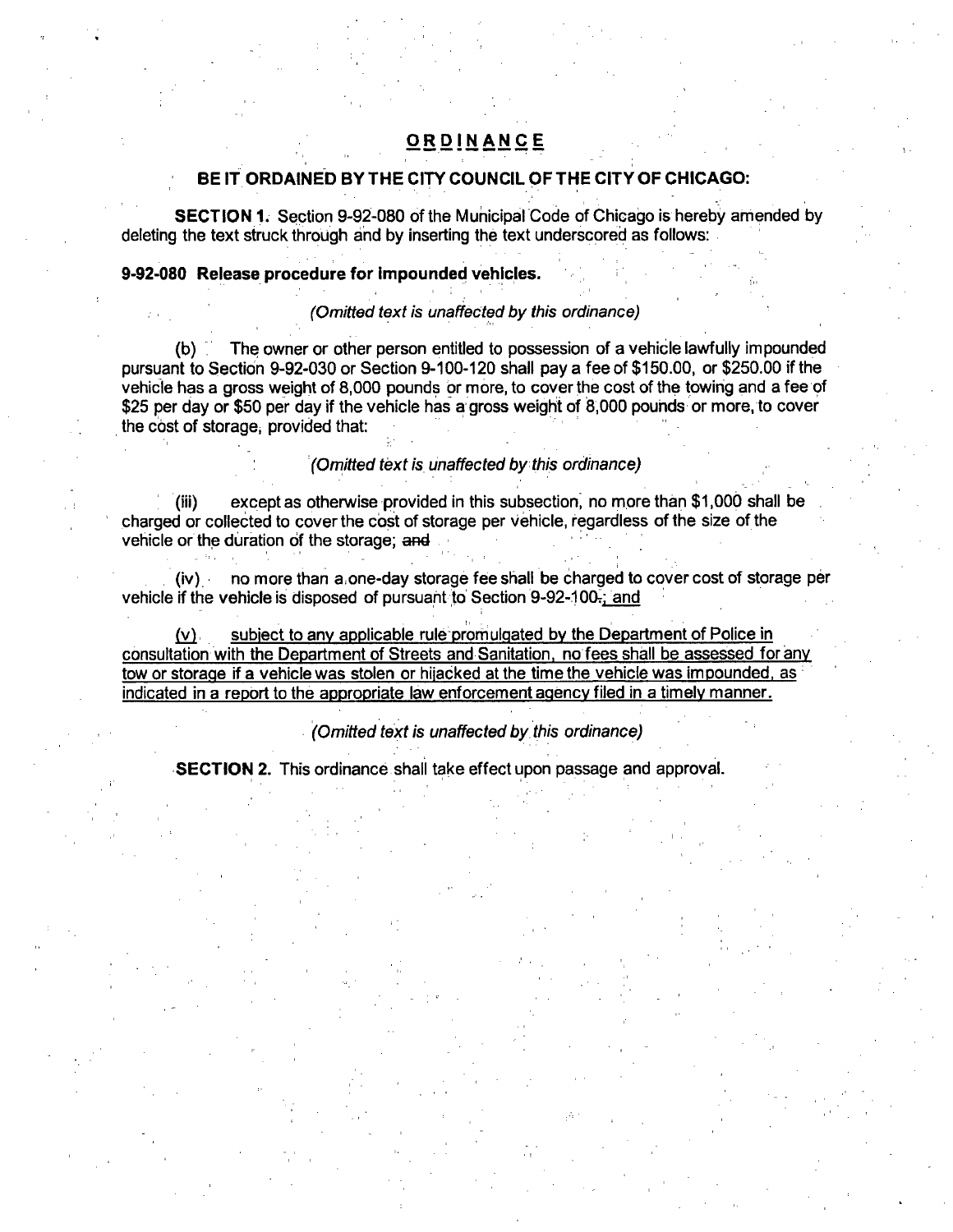

#### CITY OF CHICAGO \*

DEPARTMENT OF STREETS AND SANITATION

April 22, 2022

### TO THE HONORABLE, THE CHAIRMAN AND MEMBERS OF THE CITY COUNCIL COMMITTEE ON PUBLIC SAFETY

Ladies and Gentlemen:

I transmit herewith an ordinance amending Section 9-92-080 of the Municipal Code regarding towing and storage fee exemption for impounded hijacked or stolen vehicles.

Your favorable consideration of this ordinance will be appreciated.

Very truly yours,

**Cole Stallard** 

Commissioner, Streets and Sanitation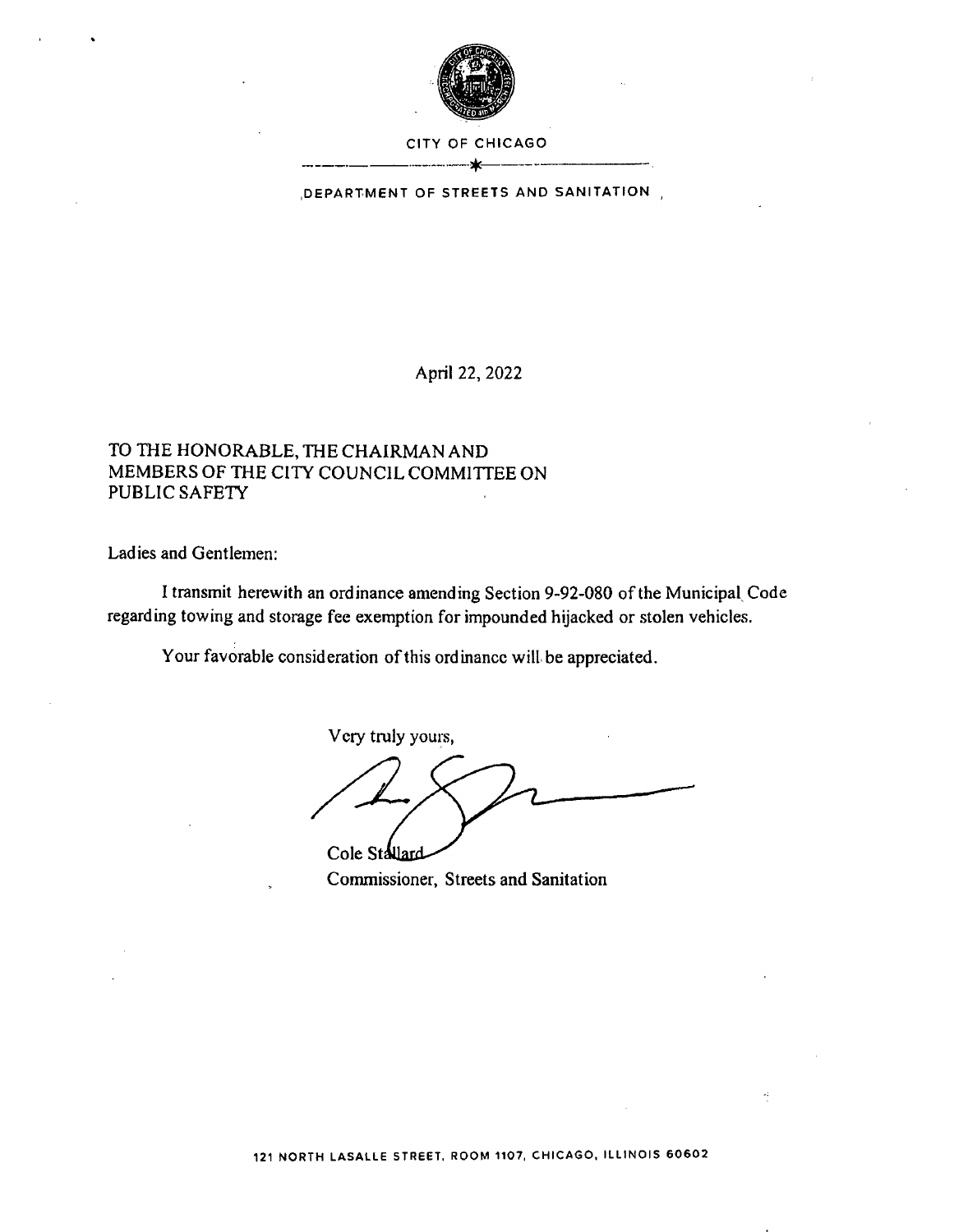

### CITY OF CHICAGO

#### **OFFICE OF THE CITY CLERK** ANNA M. VALENCIA å.

## **Chicago City Council Co-Sponsor Form**

| Subject:              | Ordinance amending Section 9-92-080 of the Municipal Code regarding towing and<br>storage fee exemption for impounded hijacked or stolen vehicles. |                            |       |
|-----------------------|----------------------------------------------------------------------------------------------------------------------------------------------------|----------------------------|-------|
|                       |                                                                                                                                                    |                            |       |
|                       | <b>Adding Co-Sponsor(s)</b>                                                                                                                        |                            |       |
|                       | Please ADD Co-Sponsor(s) Shown Below - (Principal Sponsor's Consent Required)                                                                      |                            |       |
|                       |                                                                                                                                                    |                            |       |
| Alderman              | والمتهام أستوا                                                                                                                                     | <u>ngan</u> yaéta Sula     | Ward) |
|                       | (Signature)                                                                                                                                        |                            |       |
| Alderman <sup>2</sup> |                                                                                                                                                    |                            |       |
|                       | (Signature)                                                                                                                                        |                            |       |
| 422<br>Date Filed:    |                                                                                                                                                    | Principal Sponsor: CLUTALY |       |
|                       |                                                                                                                                                    | (Signatu                   |       |
|                       |                                                                                                                                                    |                            |       |
|                       |                                                                                                                                                    |                            |       |
|                       | <b>Removing Co-Sponsor(s)</b>                                                                                                                      |                            |       |
|                       | Please REMOVE Co-Sponsor(s) Below - (Principal Sponsor's Consent NOT Required)                                                                     |                            |       |
|                       |                                                                                                                                                    |                            |       |
| Alderman              |                                                                                                                                                    |                            | Ward) |
|                       | (Signature)                                                                                                                                        |                            |       |

Final Copies To Be Filed With: Chairman of Committee to which legislation was referred

· City Clerk

 $\sum_{i=1}^{N_{\rm max}}$ 

人名英格兰人姓氏拉伯的变体

 $\frac{3}{2}$ 

121 NORTH LASALLE STREET, ROOM 107, CHICAGO, ILLINOIS 60602